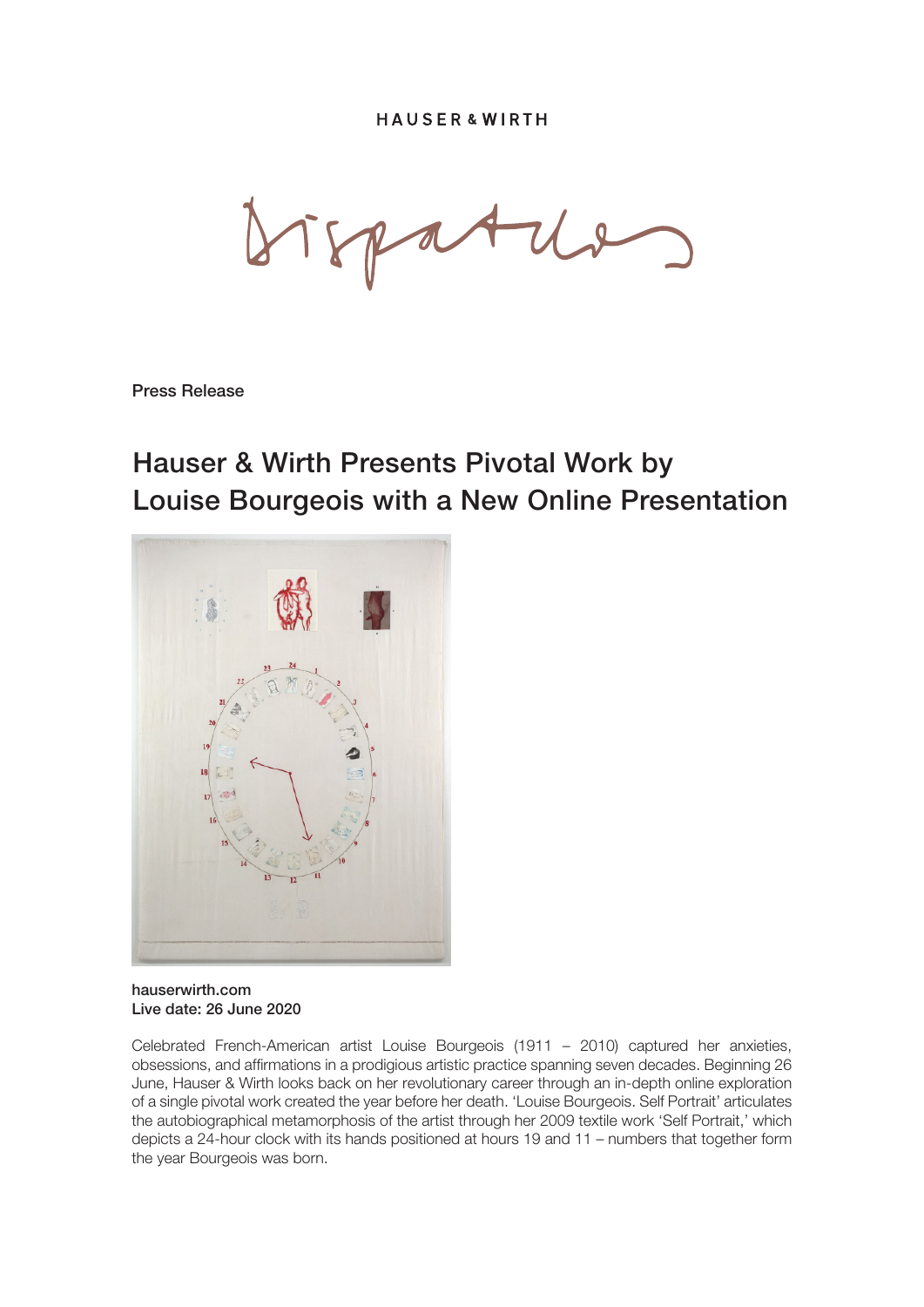'Time – time lived, time forgotten, time shared. What does time inflict – dust and disintegration? My reminiscences help me live in the present, and I want them to survive. I am a prisoner of my emotions. You have to tell your story, and you have to forget your story. You forget and forgive. It liberates you.'

– Louise Bourgeois



Composed on an old bedspread embroidered with the initials L.B., the twenty-four individually printed drypoint images of 'Self Portrait' are collaged and stitched at each hour, marking various events from Bourgeois's life and symbolizing distinct psychological states and relationships in chronological order. Three additional images positioned above the clock signify the emotional hierarchy of love and family. The work is a meditation on the passage of time through a unique visual language in which Bourgeois condenses her memories into images so that together they convey her life story. Bourgeois consistently revisited her past as a means of understanding her present. Here, the formal structure of the clock provides a rhythmic and conscious progression, counteracting the instability of the unconscious and its shifting psychic terrain.

As a girl, woman, wife, mother, and artist, the trajectory of Bourgeois's life can be traced through her physical and emotional transformation as the hours on the clock advance. The first hour shows the artist as a young girl; the following images represent the girl's rites of passage as she matures and becomes aware of her sexuality. She meets her husband, the art historian Robert Goldwater; their marriage is symbolized by a hand with a wedding ring. As time passes, she adopts a child (her son Michel), gives birth to two more sons, and has a family of her own (as shown in 'Three Sons' at hour 14). The relationships she creates – with Robert, with her children – are inflected and shaped by the residual effects of a traumatic childhood, her ingrained fear of abandonment and separation, and ultimately her need for love and personal connection. The importance of family is represented by the center panel above the clock, in which the female figure's five breasts symbolize the family of five